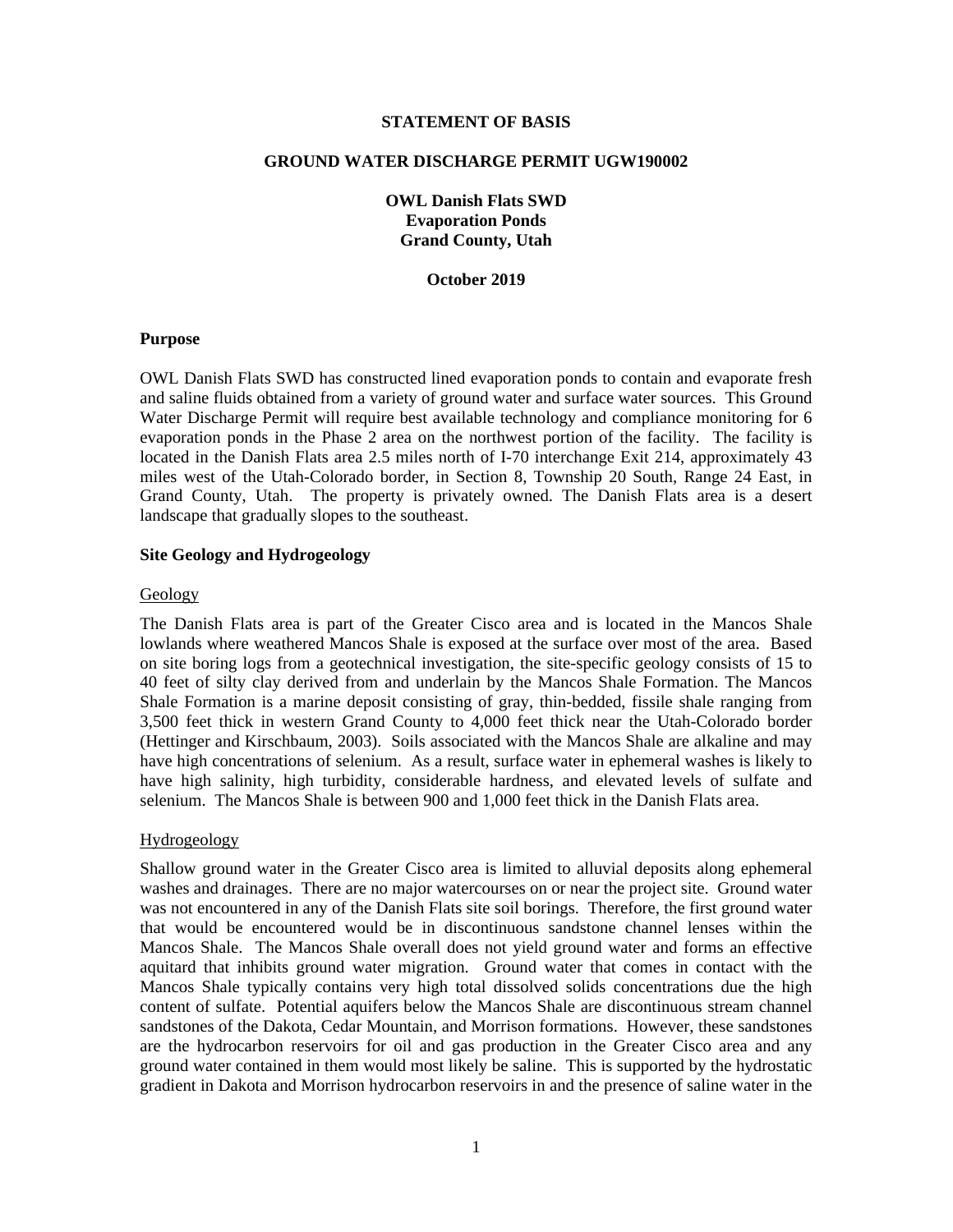Morrison Formation near Cisco. A search of the Utah Division of Water Rights data base indicates no water wells have been drilled within a 5-mile radius of the project site.

# **Ground Water Quality**

#### Ground Water Classification

As indicated by the site geology and hydrogeology above, the presence of at least 900 feet of Mancos Shale coupled with the absence or poor quality of shallow ground water beneath the site indicate a very low risk and low vulnerability to ground water quality. The site is assigned Class IV Protection Levels based on the lack of a shallow aquifer and the characteristics of the Mancos Shale.

## Class IV Protection Levels

In accordance with UAC R317-6-4.7, Class IV ground water protection levels are established to protect human health and the environment.

## **Best Available Technology (BAT)**

The composite liner system consists of a 6-inch clay underliner with a permeability of  $1x10^{-5}$ cm/sec overlain by a 60-mil high-density polyethylene (HDPE) primary synthetic liner. Although the permeability of the clay underliner is an order of magnitude greater than the DWQ municipal lagoon clay liner specification, the primary liner is a 60-mil HDPE flexible membrane liner (FML). In addition to the safety factor provided by the 60-mil primary liner, a leak detection system has been installed. The ponds are slightly sloped at a minimum of 0.4% with a gravel/pipe trench leak detection system at the low end of each pond under the clay and FML liners. A riser access pipe from the trench is used for leak detection sump inspection. A perimeter berm was also constructed to prevent any surface water from entering or leaving the Phase 2 complex.

# **BAT Performance Monitoring**

#### Source Water Monitoring

Non-hazardous, low and high salinity fluids will be placed into the ponds and evaporated. Regular pond water sample collection is not a condition of this permit. However, the operator will obtain laboratory analyses of any proposed discharge water of unknown character prior to placement into the ponds. Excepting dissolved metals in water, hazardous or radioactive waste materials cannot be discharged into the Phase 2 ponds without a permit amendment, as these wastes are subject to other DEQ disposal regulations. Storage and evaporation of petroleum E&P wastes is limited to the Phase 1 evaporation ponds under the jurisdiction of DOGM on the southeast portion of the facility.

# Best Available Technology Monitoring

BAT monitoring will include minimum vertical freeboard, leak detection sump monitoring, and maximum allowable head monitoring. These performance standards are based on the precedence of previous ground water discharge permits and *Action Leakage Rates for Leak Detection Systems* (EPA, January 1992).

#### Minimum Vertical Freeboard

A minimum of 24 inches of vertical freeboard shall be maintained to ensure total containment of